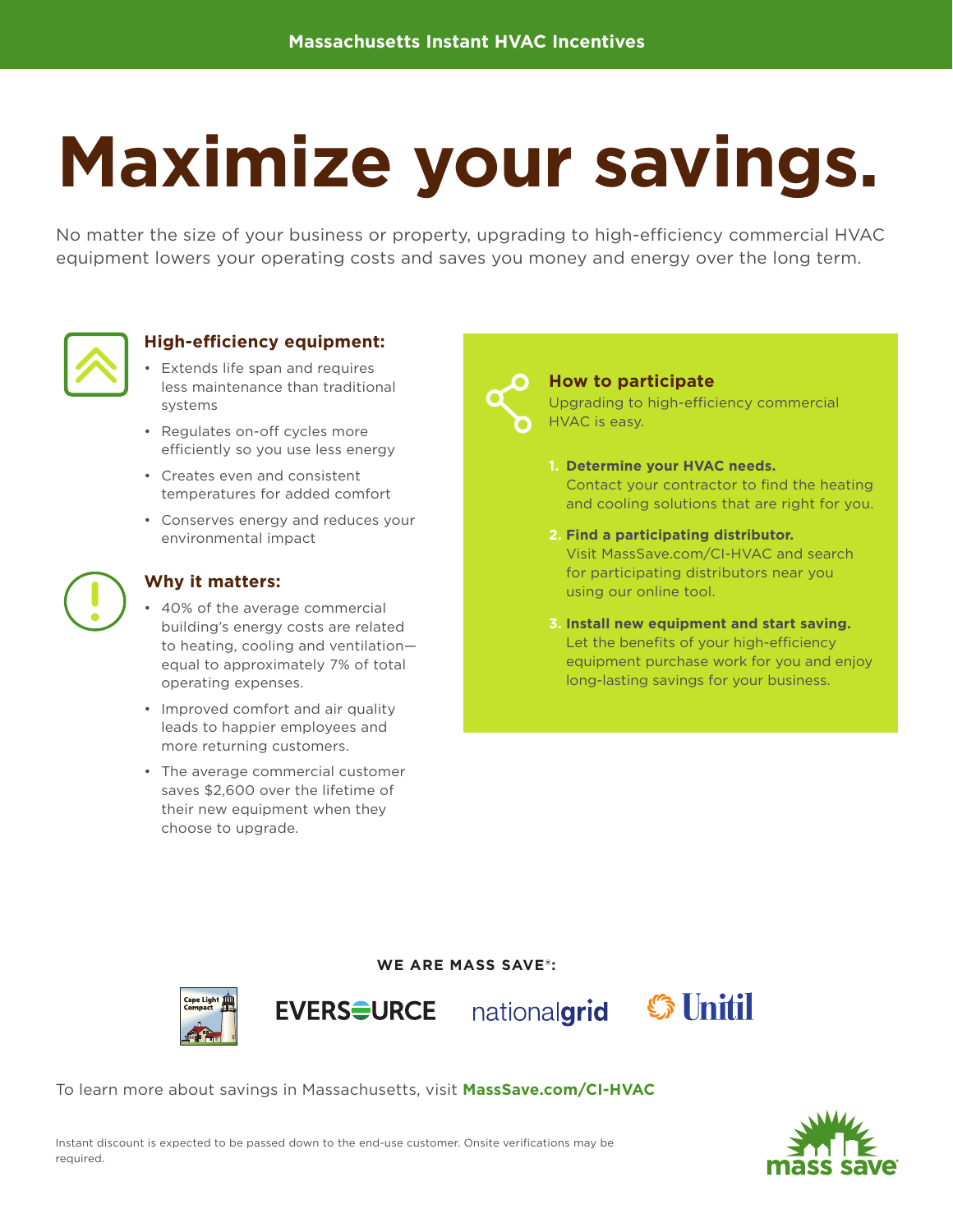# **Massachusetts Instant HVAC Incentives**

Qualifying Minimum Efficiency and Incentive Levels

Effective January 1, 2022 Effective January 1, 2022

## Commercial Measures

| <b>Variable Refrigerant Flow (VRF)</b> |             |                                                                               |              |                                               |                                               |                                 |                                    |
|----------------------------------------|-------------|-------------------------------------------------------------------------------|--------------|-----------------------------------------------|-----------------------------------------------|---------------------------------|------------------------------------|
| Type                                   | <b>Tier</b> | Size Category <sup>1</sup>                                                    | Sub Category | <b>Full Load Cooling</b><br><b>Efficiency</b> | <b>Part Load Cooling</b><br><b>Efficiency</b> | Heating Efficiency <sup>2</sup> | Minimum Customer Discount (\$/Ton) |
| Water Source, VRF                      | <b>L</b>    | $\geq$ 65 kBtuh<br>and $<$ 135 kBtuh<br>$\geq 5.4$ Tons<br>and $<$ 11.3 Tons) | Split System | 12.5 EER                                      | 22.0                                          | 4.4 COP                         | \$125.00                           |
|                                        | ∠           |                                                                               |              | 12.5 EER                                      | 26.0                                          | 4.8 COP                         | \$175.00                           |
| Water Source, VRF                      |             | $\geq$ 135 kBtuh<br>and < 240kBtuh<br>$(11.3$ Tons and<br>$<$ 20Tons)         | Split System | 11.0 EER                                      | 20.0                                          | 4.2 COP                         | \$125.00                           |
|                                        | 2           |                                                                               |              | 11.0 EER                                      | 24.0                                          | 4.8 COP                         | \$175.00                           |
| Water Source, VRF                      |             | $\geq$ 240 kBtuh<br>$(≥ 20$ Tons)                                             | Split System | 11.0 EER                                      | 17.0                                          | 4.0 COP                         | \$125.00                           |
|                                        | $\epsilon$  |                                                                               |              | 11.0 EER                                      | 20.0                                          | 4.6 COP                         | \$175.00                           |

| Dual Enthalpy Economizer Controls (when installed with new qualifying equipment) |                                |  |  |  |
|----------------------------------------------------------------------------------|--------------------------------|--|--|--|
| Equipment                                                                        | Minimum Customer Discount/Unit |  |  |  |
| Outside Air Economizer utilizing 2 enthalpy sensors                              | \$125.00                       |  |  |  |

| Electronically Commutated Motor (ECM) Circulator Pumps for Hydronic Heating<br>or Service Hot Water Installations |                                |  |  |  |
|-------------------------------------------------------------------------------------------------------------------|--------------------------------|--|--|--|
| <b>ECM Pump Size</b>                                                                                              | Minimum Customer Discount/Unit |  |  |  |
| $\leq$ 1/6 HP                                                                                                     | \$100.00                       |  |  |  |
| $>1/6$ HP and $\leq 3/4$ HP                                                                                       | \$100.00                       |  |  |  |
| $>$ 3/4 HP and $\leq$ 3 HP                                                                                        | \$200.00                       |  |  |  |

| High-Efficiency Condensing Units (HECU) for Refrigeration |                            |  |  |  |  |
|-----------------------------------------------------------|----------------------------|--|--|--|--|
| <b>Equipment Size</b>                                     | Customer Incentive (\$/HP) |  |  |  |  |
| $\geq$ 1 HP and $\leq$ 3 HP                               | \$400.00                   |  |  |  |  |
| $>$ 3 HP and $\leq$ 6 HP                                  | \$200.00                   |  |  |  |  |

HCR — Heating Capacity Ratio (17°F/47°F)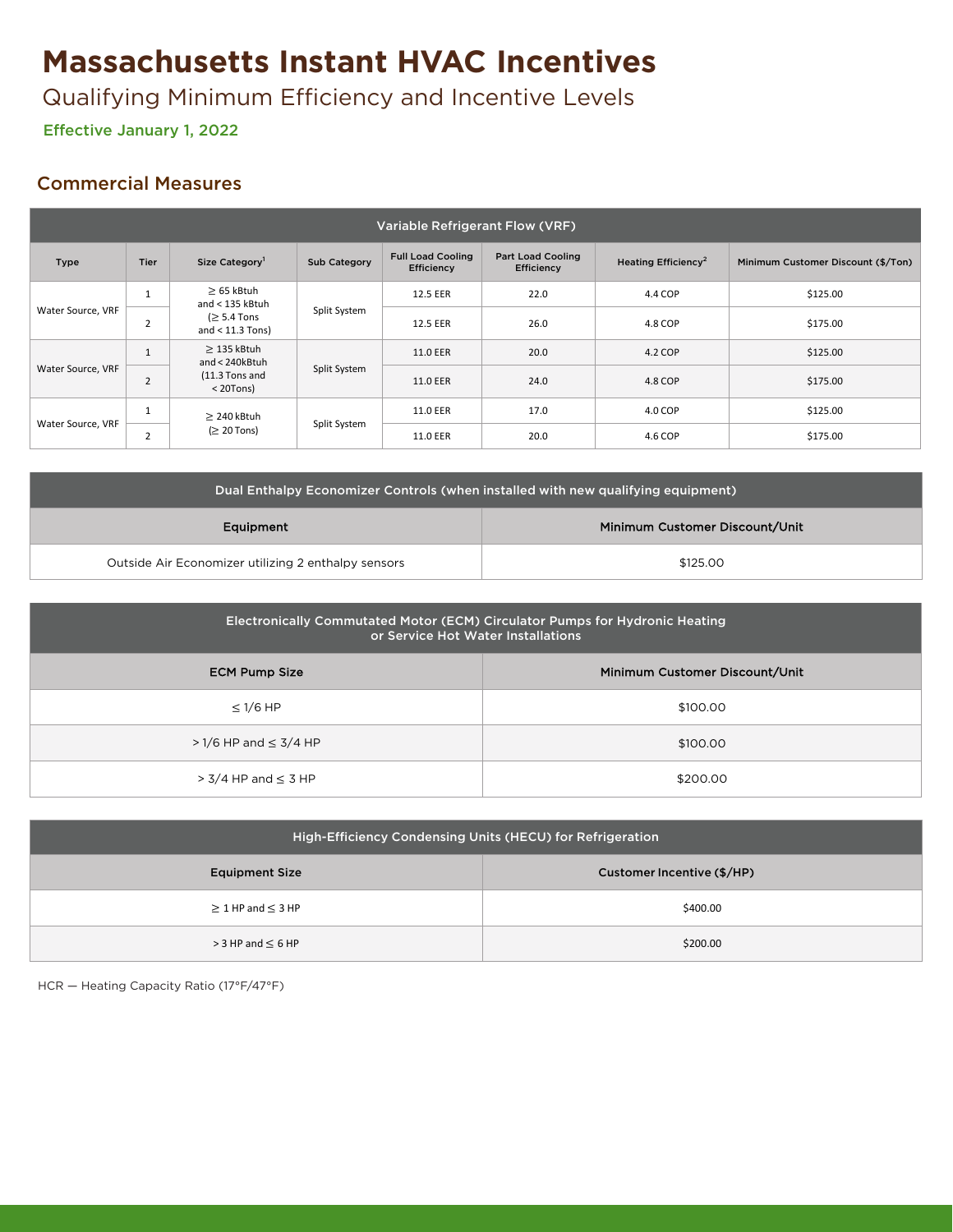# **Massachusetts Instant HVAC Incentives**

Qualifying Minimum Efficiency and Incentive Levels

Effective January 1, 2022 Effective January 1, 2022

## Commercial Measures

| <b>Air Source Air Conditioners</b> |                |                                                                            |                                    |                                        |                                        |                                              |
|------------------------------------|----------------|----------------------------------------------------------------------------|------------------------------------|----------------------------------------|----------------------------------------|----------------------------------------------|
| <b>Type</b>                        | Tier           | Size Category <sup>1</sup>                                                 | <b>Sub Category</b>                | <b>Full Load Cooling</b><br>Efficiency | <b>Part Load Cooling</b><br>Efficiency | <b>Minimum Customer</b><br>Discount (\$/Ton) |
|                                    | 1              | < 65 kBtuh                                                                 | Split System and Single<br>Package | 12.0 EER                               | 15.0 SEER                              | \$30.00                                      |
| Air Source, AC                     | $\overline{2}$ | $(5.4 Tons)$                                                               |                                    | 12.0 EER                               | 17.0 SEER                              | \$90.00                                      |
| Air Source, AC                     | 1              | $\geq 65$ kBtuh<br>and < 135kBtuh<br>$\geq 5.4$ Tons<br>and $<$ 11.3 Tons) | Split System and Single<br>Package | <b>12.0 EER</b>                        | 13.5 SEER                              | \$30.00                                      |
|                                    | $\overline{2}$ |                                                                            |                                    | 12.0 EER                               | 18.0 SEER                              | \$100.00                                     |
| Air Source, AC                     | 1              | $\geq$ 135 kBtuh and<br><240kBtuh<br>$(≥ 11.3$ Tons<br>and $<$ 20 Tons)    | Split System and Single<br>Package | 11.5 EER                               | 13.0 IEER                              | \$25.00                                      |
|                                    | 2              |                                                                            |                                    | 11.5 EER                               | 17.5 IEER                              | \$75.00                                      |
| Air Source, AC                     | 1              | $\geq$ 240 kBtuh<br>and <760 kBtuh                                         | Split System and Single<br>Package | 10.1 EER                               | <b>12.0 IEER</b>                       | \$25.00                                      |
|                                    | $\overline{2}$ | $\geq 20$ Tons<br>and $<$ 63.3 Tons)                                       |                                    | 10.1 EER                               | <b>16.0 IEER</b>                       | \$75.00                                      |
| Air Source, AC                     | $\mathbf{1}$   | $\geq$ 760 kBtuh                                                           | Split System and Single            | 9.8 EER                                | 13.0 IEER                              | \$25.00                                      |
|                                    | 2              | (≥ 63.3)<br>Tons)                                                          | Package                            | 9.8 EER                                | <b>16.0 IEER</b>                       | \$75.00                                      |

| Water/Evaporatively Sourced Air Conditioners and Heat Pumps |                |                                                                       |                                    |                                        |                                                 |                                           |                                              |
|-------------------------------------------------------------|----------------|-----------------------------------------------------------------------|------------------------------------|----------------------------------------|-------------------------------------------------|-------------------------------------------|----------------------------------------------|
| <b>Type</b>                                                 | <b>Tier</b>    | Size Category                                                         | <b>Sub Category</b>                | <b>Full Load Cooling</b><br>Efficiency | Seasonal/Part Load<br><b>Cooling Efficiency</b> | <b>Heating</b><br>Efficiency <sup>2</sup> | <b>Minimum Customer</b><br>Discount (\$/Ton) |
| Water Source,                                               | $\mathbf{1}$   |                                                                       | Split System and Single            | 14.0 EER                               |                                                 | 4.6 COP                                   | \$37.50                                      |
| HP                                                          | $\overline{2}$ | Any Size                                                              | Package                            | 17.0 EER                               | $\overline{\phantom{a}}$                        | 4.6 COP                                   | \$100.00                                     |
| Water Source or<br>Evaporatively<br>Sourced, AC             | $\mathbf{1}$   | < 65 kBtuh<br>$(5.4 Tons)$                                            | Split System and Single<br>Package | 13.5 EER                               | <b>14.0 IEER</b>                                | $\overline{\phantom{a}}$                  | \$25.00                                      |
| Water Source or<br>Evaporatively<br>Sourced, AC             | 1              | $\geq$ 65 kBtuh<br>and < 240kBtuh<br>$(≥ 5.4$ Tons<br>and $<$ 20Tons) | Split System and Single<br>Package | 13.0 EER                               | 15.5 IEER                                       | $\overline{\phantom{a}}$                  | \$25.00                                      |
| Water Source or<br>Evaporatively<br>Sourced, AC             | 1              | $\geq$ 240 kBtuh<br>$(≥ 20$ Tons)                                     | Split System and Single<br>Package | 12.5 EER                               | <b>14.5 IEER</b>                                | $\qquad \qquad \blacksquare$              | \$20.00                                      |

HCR — Heating Capacity Ratio (17°F/47°F)